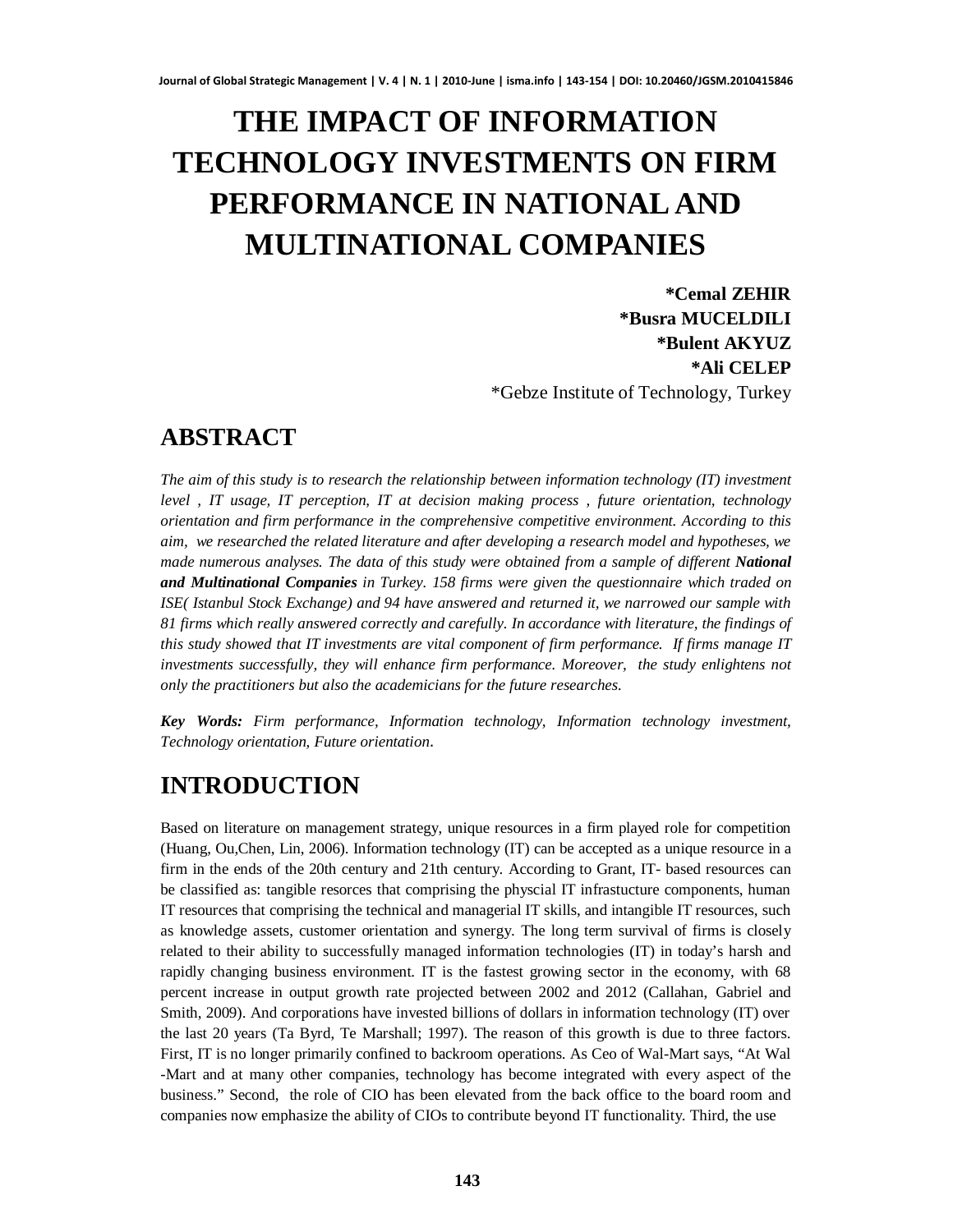and misuse of IT has become fertile ground for an ever increasing number of oppurtinities to either gain a competitive advantage or fall into a position of competitive disadvantage (Dehning, Richardson, Staratpoulo,2005). So manufacturer and service organizations must follow IT trend. This trend is about investments to hardware and software and globalization to the information technology networks (Wen&Sylia, 1999).

Despite the substantial investments in IT by corparations, direct linkage between technology investment and increases in productivity and performance has been extremely elusive. Anticipated benefits from technology investments include reduced costs, improved quality, increased flexibility, improved customer satisfaction, higher productivity and ultimately, higher financial performance. Because of the enormous expenditures on IT by today's organizations, researchers and practitioners through investigation, are seeking to understand better the relationship between IT and performance. To determine this relationship, researchers must discover the relationship between IT and organizational performance (Ta Byrd, Te Marshall; 1997). Although, for over a decade, the researchers have studied the impact of IT investments on firm performance, studies are inconsistent (Yao, Sutton, Chan, 2009). Some studies have found positive relationship between IT investments and performance, other studies found a negative relationship, and numerous other studies showed no relationship (Ta Byrd, Te Marshall; 1997).

To overcome this perplexing situation, many IT scholars have used more rigirous and scientific research framework; large sample datasets, including additional factors such as a time lag, the information intensity of the industry, new methodology and new theories (Kim, Xiang, Lee, 2009). Moreover, the relationship between IT and firm performance differs from developing countries to developed countries. Because, economic growth, regulation levels, labor costs, IT skills and availability, and heterogeneity, competition, complementary organizational innovations and culture can be different across countries (Kim, Xiang, Lee, 2009). Therefore, the primary purpose of this paper is to investigate the relationship between IT investments and organizational performance as technology orientation and future orientation concept in IT investments in Turkey.

# **LITERATURE REVIEW AND DEVELOPMENT OF THE HYPOTHESES**

In this study, we investigated the relationship between firm performance and IT investments. The effect of IT can be seen at different levels of analysis that include individuals, groups, organizations, industires and societies. The level of analysis in this study is at the organizational level. This research investigates the behaviours of employee and managers who establish the long term interaction between information technologies and firms.

According to this aim, the related literature was researched, the research model and hypotheses were developed, and numerous analyses were made.

## **Information Technology Investments**

According to economical view, IT is an input in the production process and there is an interaction between IT and other inputs. Thus, IT provides benefit to the organizations more than capital and labour. IT's benefits can be evaluated at the organizational, industrial and nation level (Hu& Quan, 2004). For providing performance, organizations should invest and coordinate IT effectively (RMS,2008).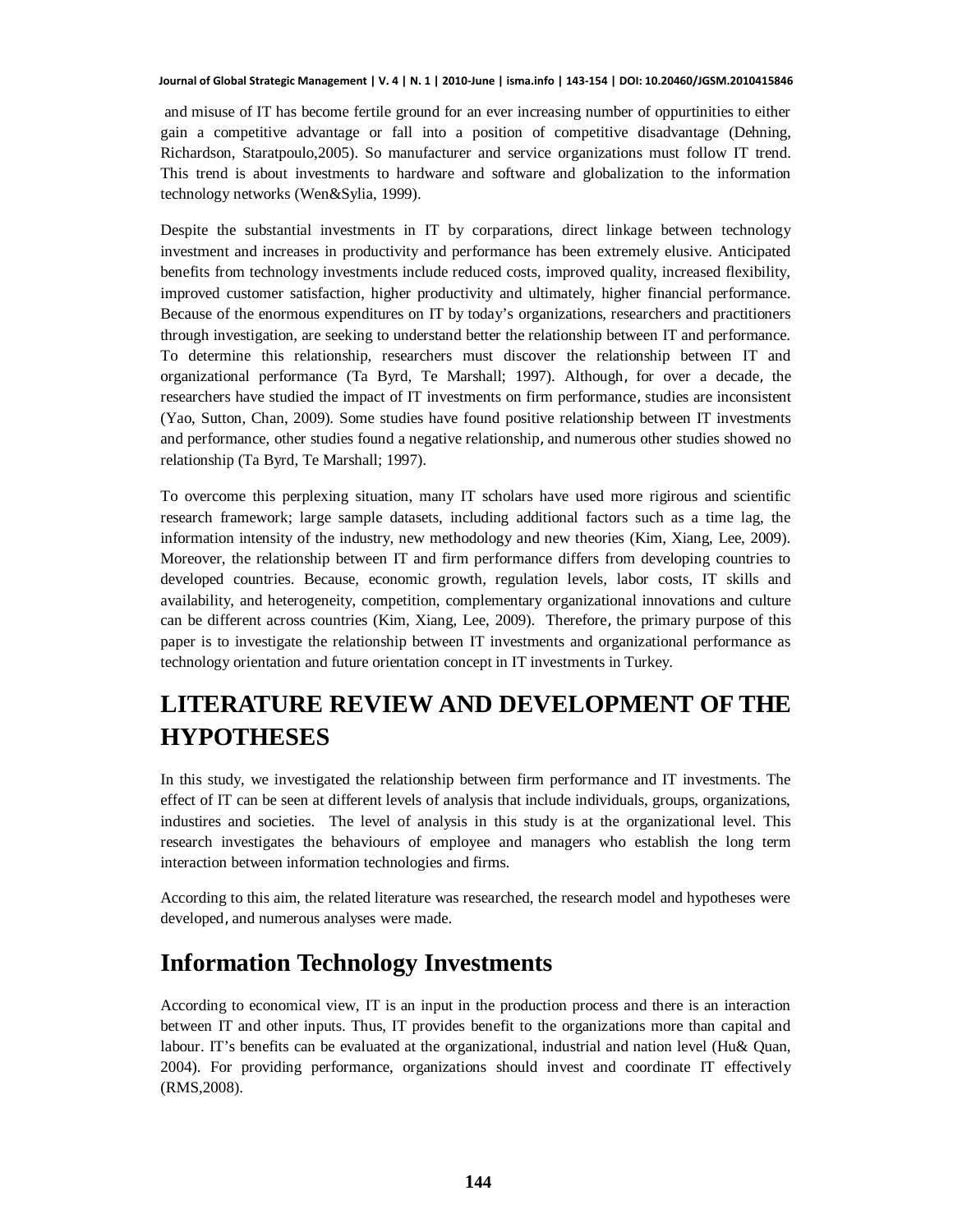In this study the factors affecting firm performance have been analyzed under four main topics. These are IT investment level, IT usage, IT perception and IT at decision making process. At the first stage, we made a study of the effects of these four factors on technology and the future orientation, whereas we studied the effects of technology and future orientation on firm performance at the second stage.

IT enables the tranformation of organizations activating on different industrial branches to associated marketing firms, whilst universalizing the strategical unions among the enterprises (Iraz, R, 2008). IT investments have an impact on economical growth. In consequence of consistent innovation and the usage of technology, new processes can be developed and product outcomes can be increased (Artzeni&Carboni, 2001). Information technologies set up communication platforms on the world by connecting people and gain access to precise information by means of World Wide Web (Kraut, 1998).

H1: There is a relationship between IT investment level and firm performance.

Firms make the description of the daily problems confronting in their activities by using IT. IT usage guides to formulize the policies which will stimulate the economical growth and development. It also provides very significant foresights for the rule regulators working on the field of specific sector development (Esselaar, 2006). Product quality standards continue to increase regularly with the usage of IT. The computer supported designing models increase the performance of machines and products by using advanced simulation technics. It also decreases the levels of tolerance during production process through effectively set up feedback mechanisms (Iraz, R, 2008).

H2: There is a relationship between IT usage and firm performance.

In context of technology, the perception of technology is different individual to individual. According to Technology Admit Model (TAM) while individuals decide to accept or refuse the new technology, they focus on facility usage and effectiveness. A person's degree of belief on using the system easily or difficultly can be defined as a facility usage (Davis, F.D, 1986).

H3: There is a relationship between IT perception and firm performance.

Decision-making process is the most important role of a manager in organizations, because survival of organizations depend on the managers' decisions. For example, a manager can acquire the information which is necsseary for production process by complex ERP system or simple software matrix programme (Tanoğlu and Basoğlu, 2005).

H4: There is a relationship between IT at the decision making process and firm performance.

A future orientation firm gives particular importance to the potential customers and competitors beside the current customers and competitors. Future orientation firm considers both the future market and its customers, competitors and current customers' needs (Chandy and Thelis, 1998**).**

H5: There is a relationship between future orientation and firm performance.

H6: There is a relationship between IT at the decision making process and future orientation.

H7: There is a relationship between IT investment level and future orientation.

H8: There is a relationship between IT perception and future orientation.

H9: There is a relationship between IT usage and future orientation.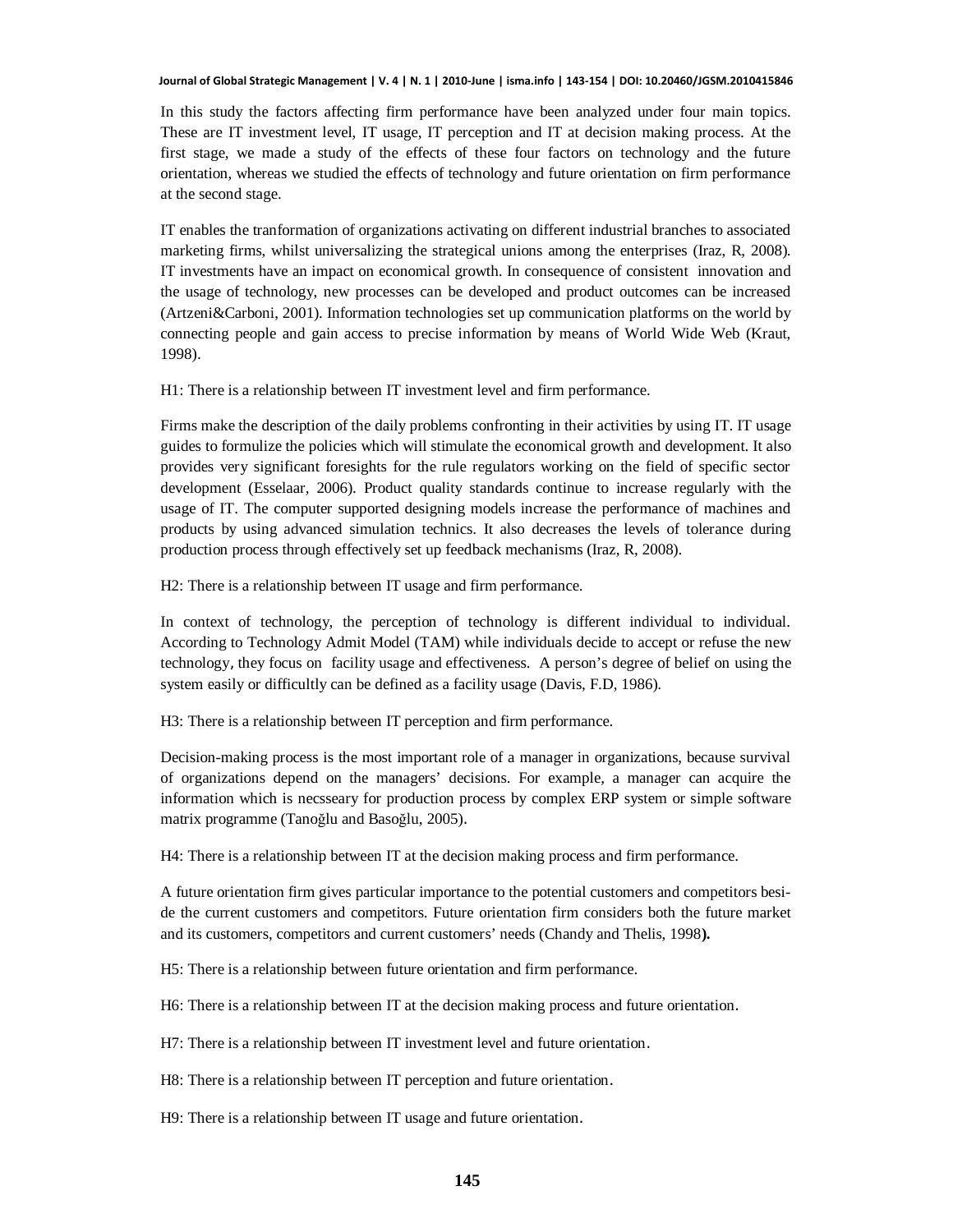Technology can be conceptualized as a subunit strategic of sources used by a firm on present and future innovation efforts. High firm performance depends on the technological proficiency of the firms.Unless a firm predicts and follows the technological developments and use these developments for the improvement of its own product and process, high firm performance may not come true (Freeman and Soote, 1997; Meesuus and Oerlemans).

H10: Ther is a relationship between technology orientation and firm performance.

H11: There is a relationship between IT at the decision making process and technology orientation.

H12: There is a relationship between IT investment level and technology orientation.

H13: There is a relationship between IT perception and technology orientation.

H14: There is a relationship between IT usage and technology orientation.

## **Firm Performance**

There are several definitions of firm performance in the literature but the simplest definition is to measure productivity (Zehir, Yılmaz, Velioğlu,2008). Performance is generally stated as a doing business, implementing successfully. Performance, the main criteria of measuring success, could be defined as quite a wide concept that evaluates the ability to achieve the organization's targets successfully (Akal; 1994).

Performance can be evaluated with qualitative criteria such as job satisfaction, organizational commitment, perception of justice and quantitive criteria such as profitability, investment return ratio, sales growth in the studies. In this study, quantitive criteria such as financial, market and innovation performance is used. Financial performance measure the organization's basic economical targets, and these targets are important for practitioners and researchers; therefore in the studies, financial performance is used commonly. Profitability, revenue, investments' return ratio are used commonly in the studies and they are called financial performance evaluation criteria.

In addition to financial performance, market performance is important, too. Market growth and sales growth are important for practitioners and researchers, too. Customer satisfaction and commitment, change in market share, communication with customers by advertising or sales are used commonly in studies as market performance criteria. Because of the rapid change in the demands and needs of customers, the product life get shorter. To handle this problem, firms must make radical innovations (Hunt, Morgan,1996).

So, practitioners and academicians began to study about innovation concept. They made field study and developed appropriate measure criteria. The innovation performance criteria are about the R&D rate in the firm's budget, the new products, the new projects, the quality of the new projects and new products.

In our research, with the guidelines of literature review and previous empirical research, a research model has been developed to predict effects of IT investment level, IT usage, IT perception and IT at the decison making process and future orientation and techology orientation on firm performance. The research model is presented below: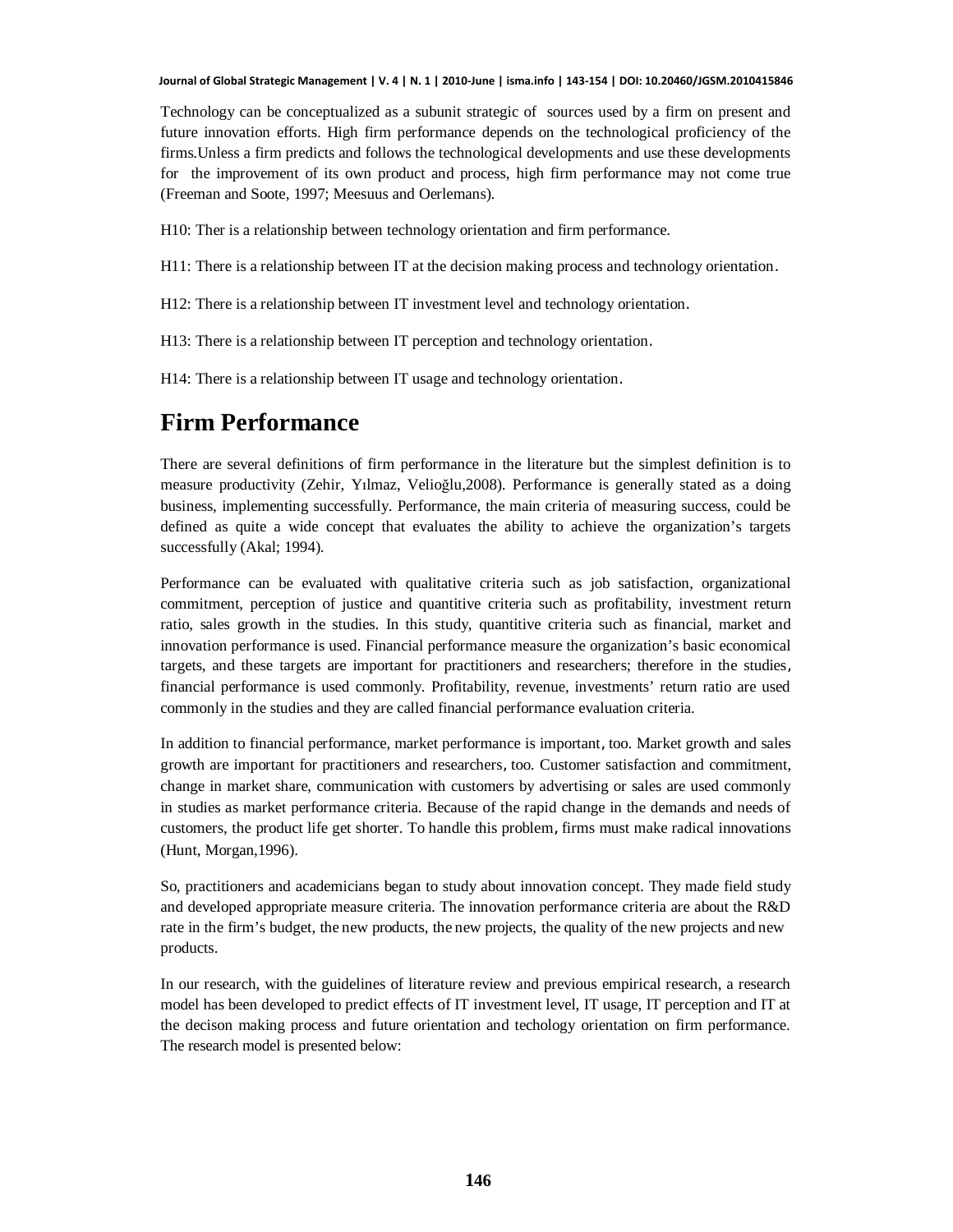**Journal of Global Strategic Management | V. 4 | N. 1 | 2010-June | isma.info | 143-154 | DOI: 10.20460/JGSM.2010415846**



Figure 1: Research Model

## **METHODOLOGY AND RESULTS**

# **Sample and Data Collection**

In this study, we gathered data from a sample of different **National and Multinational Companies** in Turkey which traded on ISE (Istanbul Stock Exchange). Altough firms' instutition level in Turkey is lower than developed countires, the firms which traded on ISE are high. The main reason of choosing this sample is, the instutional firms consider about IT investments at higher degrees.

Firstly, we phoned firms which traded on ISE and gave information about our research. Than, we sent 158 firms which accepted answering questionnaries by e-mail or mail, and 94 of them answered the questionnaires. After investigating the questionnaires; we narrowed our sample with 81 firms which really answered correctly and carefully. Ninety-two percent of the participants were young and middle-aged. Sixty-four percent of the participants were male. Sixty-one percentage of the firms have 250 or above employer. We tested the data with the help of regression analysis and all items included in the questionnaire were measured on a 5-point Likert-type scale. The items that we used were mostly tested in previous research and were proven to be theoretically strong.

### **Measures**

*IT Investment Level:* To asses actual IT investment level we used Steve Esselar (2006) 6-item measure.

*IT Usage:* To asses actual IT usage we used Steve Esselar (2006) 6-item measure.

*IT Perception:* To asses employees' perception of IT product service we used Ilda Tanoglu and Nuri Basoglu (2006) 7-item measure.

*IT at makig decision process:* To asses employees' decision at the problems and utilize IT technology, we used Ilda Tanoglu and Nuri Basoglu (2006) 7-item measure. We searched for the level of firms' technology values and the level of firms' technology trend.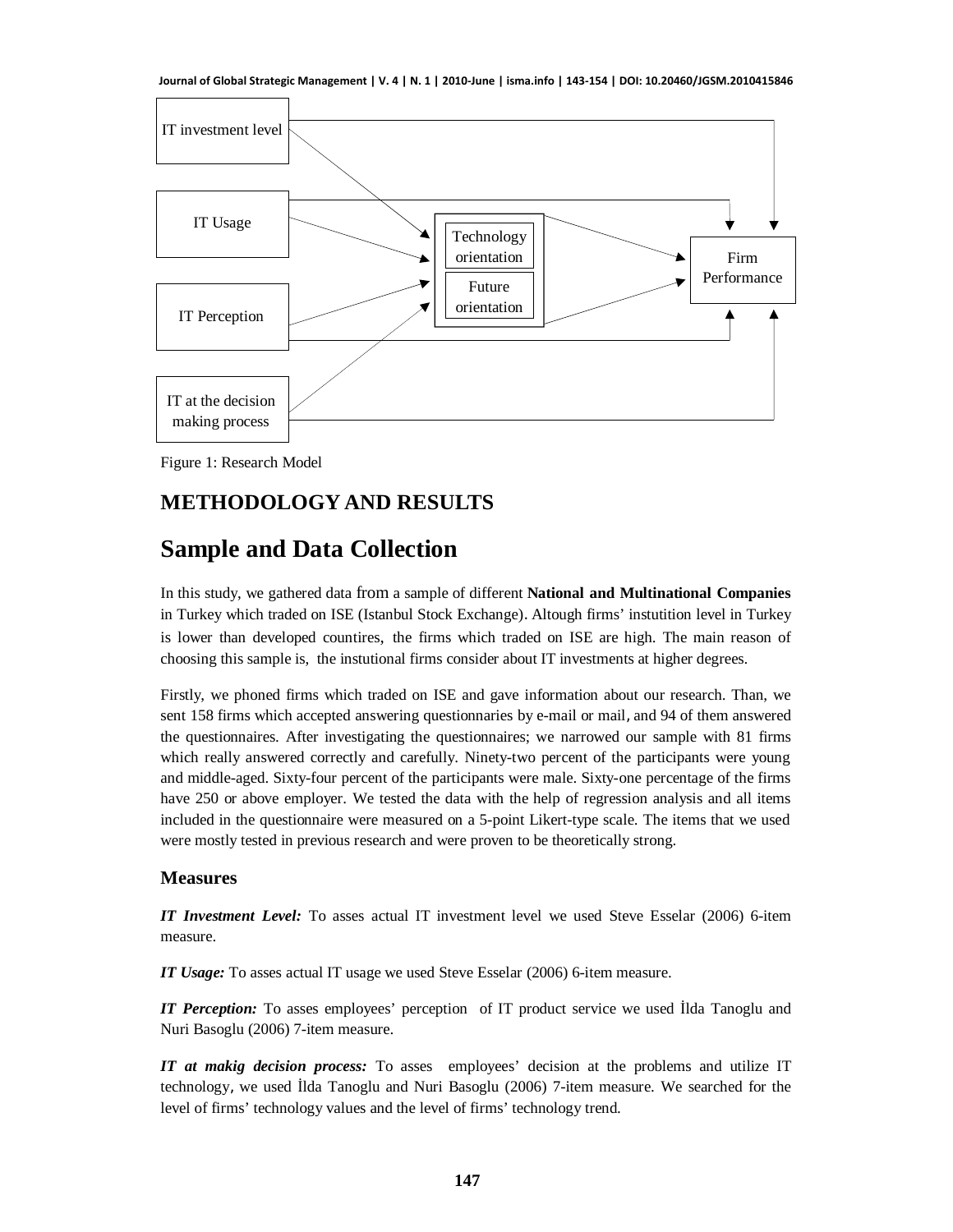*Technology orientation:* We measured technology orientation with using the Barzack (1994) 7-item measure.

*Future orientation:* We measured future orientation with using the Barzack (1994) 3-item measure. We researched the level of future orientation and the level of future orientation behavior.

*Firm Performance:* To asses firm performance we constructed measure by combining Lumpkin&Dess (1996), Antoncic (2003), Zahra (1993), Alpkan (2005).

### **Factor Analysis**

We used SPSS software 16.00 for the evaluation of our data. Factor analysis, correlation, reliabilty tests, the means of the variable and regression analysis were used to analyze the relationship between variables of the research model.

Varimax rotational, exploratary factor analysis in SPSS software has been used to evaluate factor structure for the variables. We used the Cronbach's Alpha to estimate reliability for scales. These items and factor loadings are presented in Table 1 and Table 2

| KMO: ,855                                                                       | <b>IT</b> decision<br>making process | <b>IT</b> level<br>(Cronbac | IT<br>perception      | IT usage<br>(Cronbach |
|---------------------------------------------------------------------------------|--------------------------------------|-----------------------------|-----------------------|-----------------------|
| Explained total variance: %72,243                                               | (Cronbach a:<br>0,873)               | $\alpha$ : 0,702)           | Cronbach a:<br>0,781) | $\alpha$ : 0,780)     |
| information<br>Sharing<br>and<br>communication<br>by<br>personnal communication | ,759                                 |                             |                       |                       |
| Collecting data and information                                                 | .832                                 |                             |                       |                       |
| Develop alternative solutions                                                   | ,806                                 |                             |                       |                       |
| Apply decisions                                                                 | ,610                                 |                             |                       |                       |
| We have an informatic department in our firm.                                   |                                      | .874                        |                       |                       |
| We have high speed internet network in our firm.                                |                                      | ,588                        |                       |                       |
| The safety of internet security provided by software<br>support                 |                                      | ,646                        |                       |                       |
| IT systems usage is easy in our firm                                            |                                      |                             | ,787                  |                       |
| IT systems are clear in our firm                                                |                                      |                             | ,848                  |                       |
| IT deparmant can solve customers' and employers'<br>needs and problems.         |                                      |                             |                       | .845                  |
| E-mail is used<br>for<br>external<br>and<br>internal<br>communication           |                                      |                             |                       | ,532                  |
| Software is updated regularly.                                                  |                                      |                             |                       | ,518                  |
| The speed of internet adjusted by customers' and<br>employers' ne               |                                      |                             |                       | .431                  |

### **Table 1: Independent Variable Factor Loadings**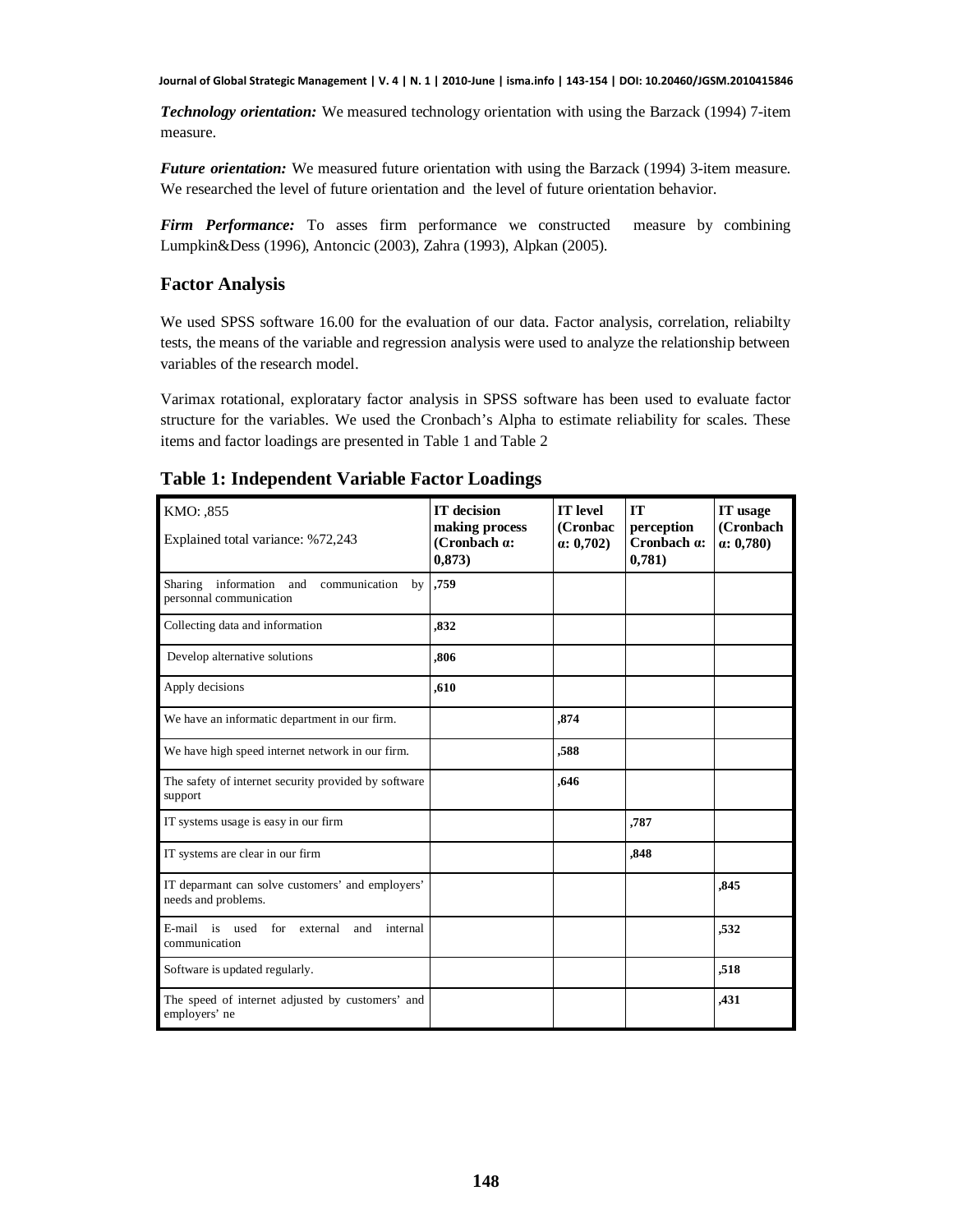| KMO: ,897                                                                                          | <b>Technology</b><br><b>Orientation</b> | <b>Future Orientation</b><br>(Cronbach $\alpha$ : 0,866) | <b>Firm Performance</b><br>(Cronbach $\alpha$ : 0,945) |
|----------------------------------------------------------------------------------------------------|-----------------------------------------|----------------------------------------------------------|--------------------------------------------------------|
| Explained total variance: %67,656                                                                  | (Cronbach a:                            |                                                          |                                                        |
| New product idea emerged from technology<br>orientation                                            | 0,638                                   |                                                          |                                                        |
| New products composed of complex process and<br>technologies                                       | 0,870                                   |                                                          |                                                        |
| We used the advanced technolgy while<br>composing new product                                      | 0,652                                   |                                                          |                                                        |
| New product process is directed by technical<br>personal                                           | 0,713                                   |                                                          |                                                        |
| New technology can be integrate our firm easily.                                                   | 0,546                                   |                                                          |                                                        |
| Our firm focus future rather than today                                                            |                                         | 0,767                                                    |                                                        |
| We give particular importance to researches for<br>new products for gaining competetive advantage. |                                         | 0,767                                                    |                                                        |
| We predict future market tendency                                                                  |                                         | 0,672                                                    |                                                        |
| Sales profitability                                                                                |                                         |                                                          | 0,819                                                  |
| Firm's market share growth                                                                         |                                         |                                                          | 0,766                                                  |
| Profitability per customer                                                                         |                                         |                                                          | 0,743                                                  |
| Create a known brand                                                                               |                                         |                                                          | 0,747                                                  |
| Turnover Profitability                                                                             |                                         |                                                          | 0,779                                                  |
| Investment Profitability.                                                                          |                                         |                                                          | 0,736                                                  |
| Growth of Profitability                                                                            |                                         |                                                          | 0,770                                                  |
| <b>Return on Assets</b>                                                                            |                                         |                                                          | 0,830                                                  |
| Percentage of the new products                                                                     |                                         |                                                          | 0,706                                                  |
| The number of new products and services                                                            |                                         |                                                          | 0,623                                                  |
| The number of the new products which get patent                                                    |                                         |                                                          | 0,622                                                  |

### **Table 2: Dependent Variables Factor Analysis**

## **Correlations between Variables of the Study**

We calculated means and standard deviations for each variable and created a correlation matrix of all variables used in hypothesis testing. Means, standard deviations, reliabilities, and correlations among all scales used in the analyses are shown in Table 3. The means and standard deviations are within the expected ranges.

Correlation analysis is conducted to research the relationship between dependent variables (IT investment level, IT usage, IT perception and IT at making decision process) and independent variables (technology orientation, future orientation and fim performance).

According to correlation analysis; there is a medium relationship between dependent variable technology orientation and IT usage and IT at the making decision process  $(p<0,01)$  and there is a weak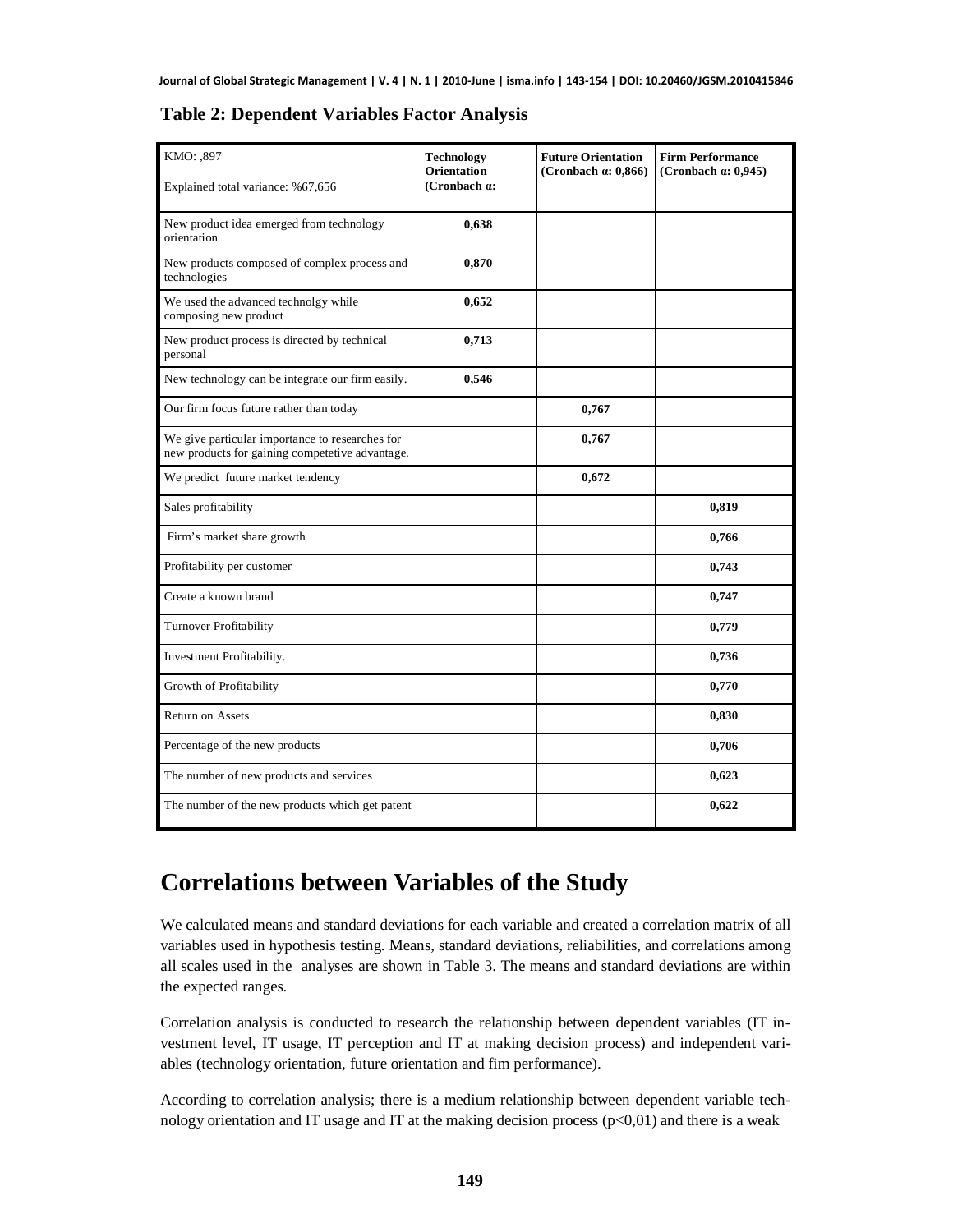relationship between technology orientation and IT investment level and IT perception. (p<0,01).There is a medium relationship between dependent variable future orientation and IT usage, and IT at making decision process, IT investment level and IT perception  $(p<0,01)$ . There is a medium relationship between dependent variable firm performance and IT usage, IT at making decision process, IT perception and IT investment level and there is a strong relationship between technology orientation, future orientation and firm performance  $(p<0.01)$ 

According to correlation analysis, all hypotheses are supported.

|                      | S.D    | <b>MEAN</b> | 1                      | $\mathbf 2$              | 3                        | $\overline{4}$         | 5                      | 6                      | 7      |
|----------------------|--------|-------------|------------------------|--------------------------|--------------------------|------------------------|------------------------|------------------------|--------|
| 1.Des<br>$\mathbf c$ | 0,6846 | 4,1820      | (.873)                 |                          |                          |                        |                        |                        |        |
| 2.ITle<br>V          | 0,8002 | 4,2057      | $,469$ <sup>**</sup> ) | (.702)                   |                          |                        |                        |                        |        |
| 3.ITp<br>er          | 0,6192 | 4,0308      | $,613$ <sup>**</sup> ) | $,302$ <sup>**</sup> )   | (.781)                   |                        |                        |                        |        |
| 4.ITu<br>sa          | 0,6208 | 4,1975      | $,648$ <sup>**</sup> ) | $,653$ <sup>**</sup> )   | $,385$ <sup>(**)</sup> ) | (.780)                 |                        |                        |        |
| 5.Tc.<br><b>or</b>   | 0,6512 | 3,9629      | $,520$ <sup>**</sup> ) | $,365$ <sup>(**)</sup> ) | $,350$ <sup>(**)</sup> ) | $,520$ <sup>**</sup> ) | (.824)                 |                        |        |
| 6.Fut.<br><b>or</b>  | 0,7227 | 4,1810      | $,612$ <sup>**</sup> ) | $,562$ <sup>**</sup> )   | $,509$ <sup>**</sup> )   | $,445$ <sup>**</sup> ) | $,214$ <sup>**</sup> ) | (.860)                 |        |
| 7.Fpe<br>$^{\rm rf}$ | 0,7792 | 3,8922      | $,463$ <sup>**</sup> ) | $,644$ <sup>(**)</sup> ) | $,499$ <sup>(**)</sup> ) | $,459$ <sup>**</sup> ) | $,238$ <sup>**</sup> ) | $,523$ <sup>**</sup> ) | (.945) |

**Table 3: Mean, Standart Deviation and Correlation Coefficient**

\*\* Correlation is significant at the 0.01 level

SD = Standard Deviation () Cronbach's alpha

Desc:IT at the making decision stage ITlev:IT investment level ITper: IT perception ITusa:IT usage Tc.or:Technology orientation Fut.or:Future orientation Fperf:Firm performance

# **Test of the Hypotheses**

The regression tables showed the effects of IT investment level, IT usage, IT at making decision process and IT perception and future orientation and technology orientation on firm performance. The regression models examining the effects of IT investment level, IT usage, IT at the making decision stage and IT perception on future orientation. IT perception  $(p<0.1; \beta: .188)$ , IT investment level (p<0.001; $\beta$ : ,316) IT at the making decision stage (p<0.001;  $\beta$ :, 303) is statistically significant with future orientation, IT usage does not have a statistically significant effect on future orientation. So, H6, H7, H8 are supported and H9 is not supported. IT at the making decision stage is statistically significant effect on technology orientation (p<0.01;  $\beta$ : ,376). So, while H11 is supported; H12, H13 and H14 are not supported. Future orientation is statistically positively significant with firm performance (p $<0.01$ ;  $\beta$ : 405). So, H5 is supported. Technology orientation is not statistically significant with firm performance. So, H10 is not supported. IT usage  $(\beta: 236)$  and IT investment level  $(\beta: 347)$ is statistically positively significant with firm performance  $(p<0.01)$ . So, H1 and H2 are supported and H3 and H4 are not supported. The mediating effects are investigated . The mediating effect of technology has dominated IT usage and decreased the Beta value. Future orientation has shown intermediate variable effect and has dominated IT usage and IT investment level.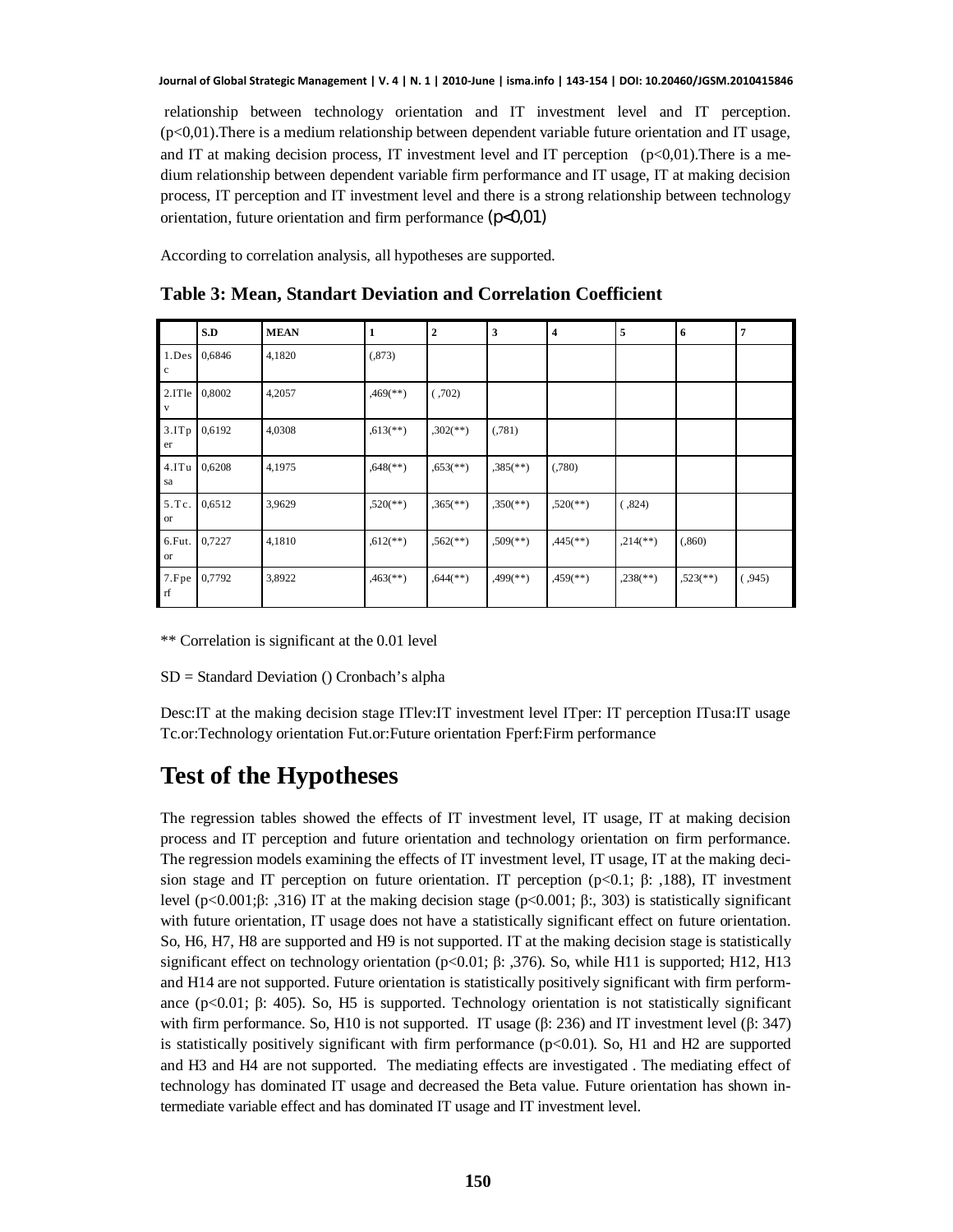|                           | Dependent Variables |                        |                  |  |  |  |
|---------------------------|---------------------|------------------------|------------------|--|--|--|
| Independent Variables     | Future orientation  | Technology orientation | Firm Performance |  |  |  |
| IT at decision process    | $,303**$            | $,376***$              | $-164$           |  |  |  |
| IT investment level       | $,316***$           | ,088                   | $,236**$         |  |  |  |
| IT perception             | $,188*$             | ,010                   | $-.001$          |  |  |  |
| IT usage                  | ,071                | ,149                   | ,347***          |  |  |  |
| Technology<br>orientation |                     |                        | ,085             |  |  |  |
| Firm performance          | $,405***$           |                        |                  |  |  |  |
|                           | F:18,988            | F:8,108                | F: 20,713        |  |  |  |
|                           | $R^2$ ; 474         | $R^2$ :,262            | $R^2$ : ,627     |  |  |  |

### **Table 4:Regression Analysis Results**

\*p<0.05; \*\*p<0.01; \*\*\*p<0.001;



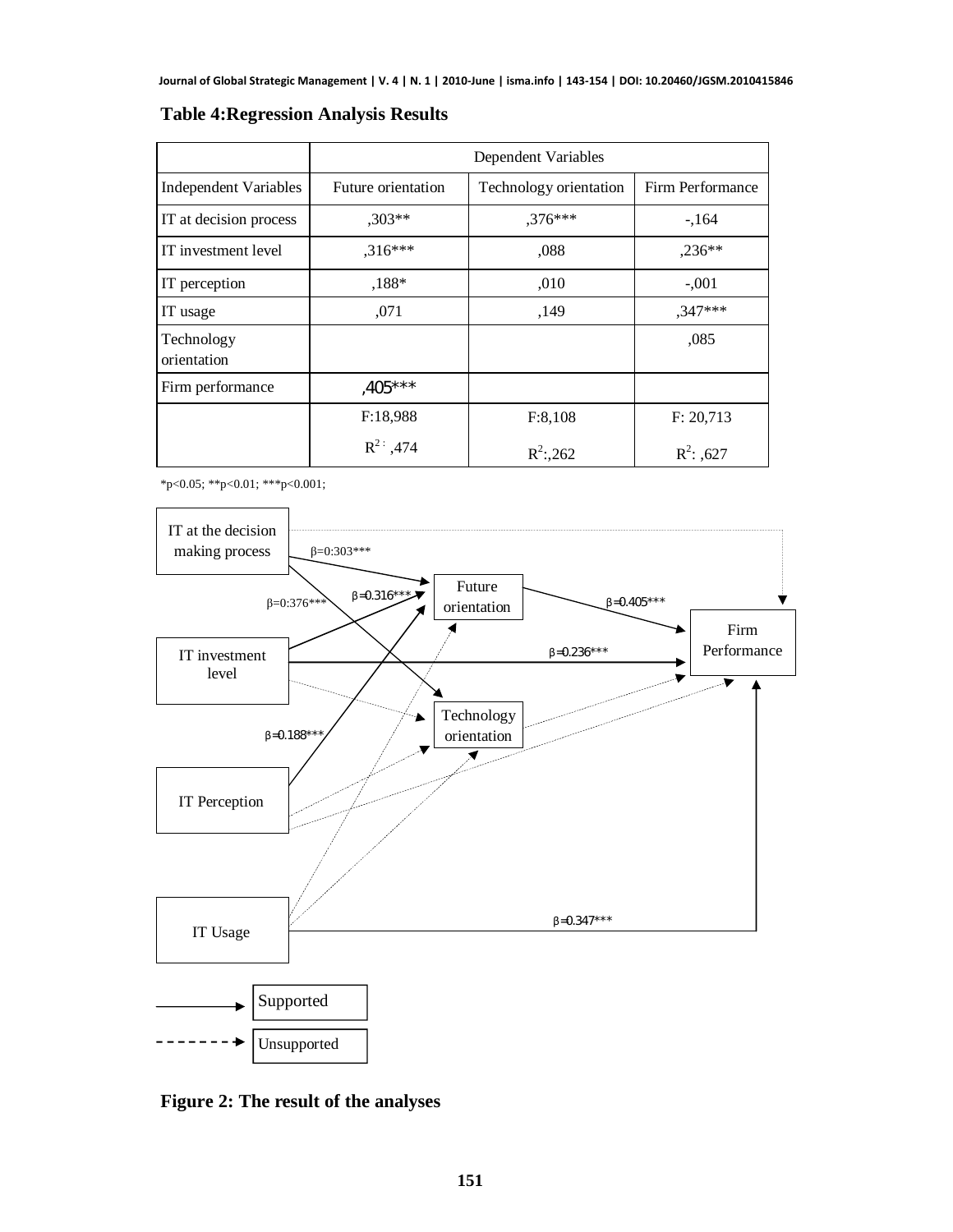## **Conclusion and Future Research**

These results should be important to managers and practitioners beside IT researchers; because IT investments have a vital role today's organizations. If the firms manage the investments correctly and carefully, they can manage the market and they can be market leader. The investments' costs are important for organizations. Hence, IT's role in the organizations and maximize the benefits of IT are very important for performance and success of the organizations in the future.

In this study, IT investment level, IT usage, IT at making decision process concepts and their effects on technology orientation, future orientation and firm performance were investigated and a research model was developed.

For analyzing data, SPSS software was used. Firstly, factor analysis was done and questions did not load any factor were eliminated. The reliabilty analysis was done and all variables were reliable. After the reliabilty analysis, correlation analysis were made and all hypotheses were supported according to correlation analysis. There is a medium relationship between dependent variables and independent variables in the hypotheses. In the literature, there is not certain strong relationship between IT investments and firm performance. If IT investments are managed successfully, it can help to increase the firm performance. The relationship between IT investmens and firm performance investigated different aspects in the literature such as type of investments, industry company size, type, company location. (Rotzocki N, Weistroffer H.R; 2009) And Dos Sontos, Kim and Morris found positive relationship between firm performance and IT investmensts. Our research also found a positive relationship between IT usage and IT investment level between firm performance.

When we take future orientation while examining the effects of dependent variables on intermediate variables, the effect of IT usage has dominated the other dependent variables; whereas when we take technology orientation, IT at decision process has dominated the effect of all dependent variables.

The research was done in Turkey- developing country - and the results show that future orientation IT investments have significant positive effect on firm performance. This study can be done in a developed country such as United States and the results can be compared. The questionnaire has been implemented only on firms trading at ISE ( Istanbul Stock Exchange) , but can be applied on wider circles at further studies, and firm performance can be evaluated over firms' balance-sheet value. Firm performance can be measured by adding qualitative or quantitive criteria. Performance can be evaluated business process performance such as customer satisfaction, flexibility of process and information sharing.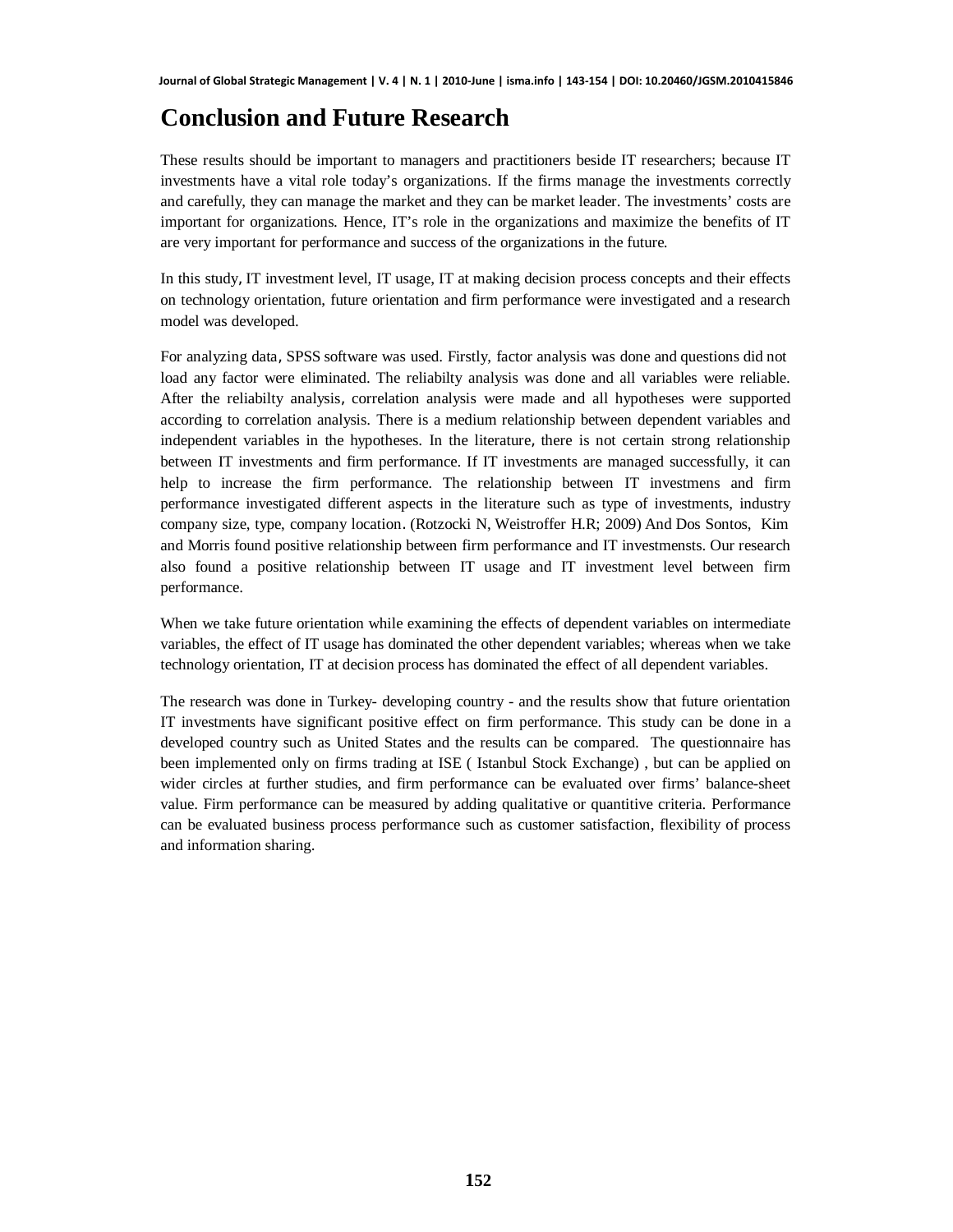## **REFERENCES**

Akal, Z. 1994: Imalatcı Kamu ve Özel Kesim Kuruluşlarında İsletmeler arası Toplam Performans, Verimlilik, Karlılık ve Maliyet Karşılaştırmaları MPM Yayınları ,Ankara

Antoncic B & Hisrich R. D 2001: Intrapreneurship: Construct refinement and cross-cultural validation" Journal of Business Venturing,16:5 pp495-527

Atzeni G.E. & Carboni, O. A 2001: The Economic Effect of Information Technology Firm Level Evidence From the Italian Case**.** [www.crenos.it](http://www.crenos.it/)

Barzack G. 1994: Gaining superior performance of new products in the telecommunications industry, Journal of Business&Industrial Marketing 9: 19-32

Callahan M. C.& Gabriel E. A.& Smith R. E 2009: The Effects of Inter-Firm Cost Correlation, IT Investment, and Product Cost Accuracy on Production Decisions and Firm Profitability Journal of Information Systems, 23: 51-78

Davis, F. D 1986: A technology acceptence model for emprically testing new end-user information systems: Theory and Results, Doctoral Dissertation; Massachusetts Institute of Technology

Dehning B.& Richardson V.J. & Stratopoulos 2005: Information technology investments and firm value Information&Management, 42:989-1008

Dos Santos &, B.L., Peffers& K. &Mauer, D. "The Impact ofInformation Technology Investment Announcements on the Market Value of the Firm," Information Systems Research 4 :1-23.

Grant R.M. 1995: Contemporary Strategy Analysis, Blackwell Publishers Inc., Oxford, UK

Hu Q & Quan J. 2004: Evaluating the impact of IT investments on productivity: a casual analysis at industry level, International Journal of Information Management. 25, 39-53

Huang S.M& Ou.C.S&Chen C.&Lin B 2006: An empirical study of relationship between IT investment and firm performance: A resource-based perspective European Journal of Operation Management, 173: 984-999

Hunt S.D & Morgan R.M. 1996: The Resource-Advantage of Competition: Dynamics, Path Dependencies, and Evolutionary Dimensions," Journal of Marketing, 60, 107-114

Iraz R. 2008: Organizasyonlarda Karar Verme ve İletişim Sürecinin Etkinliği Bakımından Bilgi

Teknolojilerinin Rolü, Selçuk Üniversitesi Karaman İktisadi ve İdari Bilimler Fakültesi

Kim J.K.& Xiang J.Y. & Lee S. 2009: The impact of IT investment on firm performance in China: An empirical investigation of the Chinese electronics industry Technical Forecasting&Social Change, 73, 678-687

Kraut, R. 1998: Internet Paradox: A Social Technology That Reduces Social Involvement and Psychological Well-Being?, American Psychologist, 53 (9): 1017-1031

Lumpkin G.T. & Dess G.G. 1996: Clarifying the entrepreneurial orientation construct and linking it to performance, Academy of Management Review 21: 135-172

Morris, S.A. and Strickland, T.H. 2008: Exploration of Information System Process Improvements and Firm

Performance, Journal of Computer Information Systems49: 86-91.

Oh, W., Kim, J.W., and Richardson, V.J. 2006: The ModeratingEffect of Context on the Market Reaction to IT Investments, Journal of Information Systems 20:.19-44.

RMS 2008: "The IT Investment Management Approach", Resource Management Systems